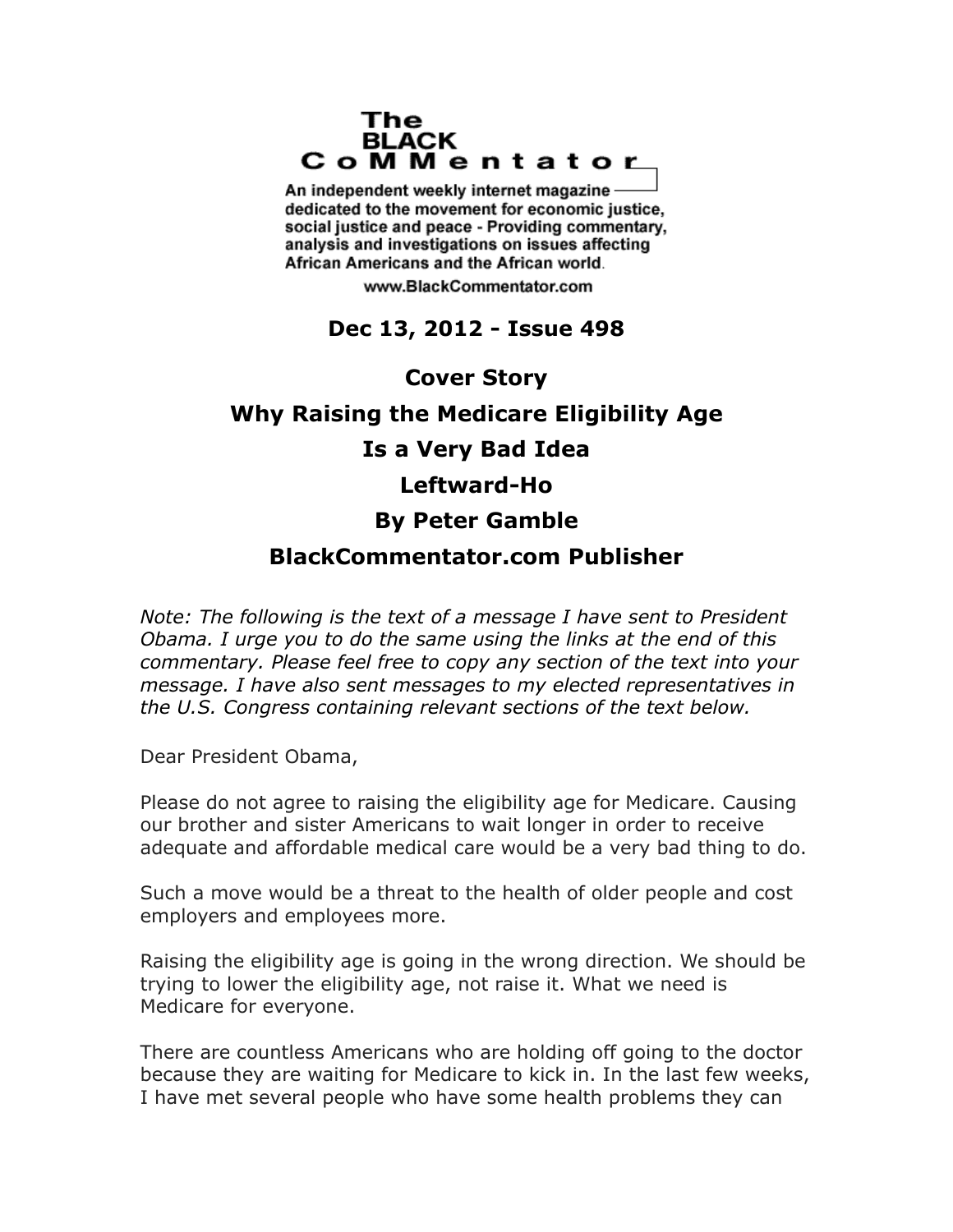not afford to have treated and are waiting for their 65th birthday to arrive so they can get Medicare coverage. [The Affordable Care Act](http://www.healthcare.gov/law/timeline/full.html) (Obamacare) contained some significant advances, however, there are still millions of people who either have no medical insurance or are under insured.

Increasing the eligibility age will cost employees and employers more because the moment this happens, the insurance companies will raise their rates for everyone and justify it because of the inclusion of the older demographic.

According to the **Center on Budget and Policy Priorities**, raising the Medicare age from 65 to 67 would increase overall health spending and shift costs to seniors, states, and employers. It would save the federal government \$5.7 billion but cost a total of \$11.4 billion.

| Raising Age of Eligibility for Medicare to 67 Would Increase Total Health Care Spending                        |                  |                                                                  |  |                |
|----------------------------------------------------------------------------------------------------------------|------------------|------------------------------------------------------------------|--|----------------|
| Change in health care spending if rise in Medicare age is fully implemented in 2014,<br>in billions of dollars |                  |                                                                  |  |                |
| Net Federal Savings                                                                                            |                  |                                                                  |  |                |
| \$5.7                                                                                                          | \$5.7 billion    |                                                                  |  |                |
| Increase in Other Health Spending                                                                              |                  |                                                                  |  |                |
| \$3.7                                                                                                          | \$4.5            | \$2.5                                                            |  | \$11.4 billion |
| 65- and 66-year olds                                                                                           | <b>Employers</b> | <b>Other Medicare States</b><br>and Exchange<br><b>Enrollees</b> |  |                |
| Source: Raising the Age of Medicare Eligibility, Kaiser Family Foundation, July 2011.                          |                  |                                                                  |  |                |
| Center on Budget and Policy Priorities   cbpp.org                                                              |                  |                                                                  |  |                |

Think about it Mr. President. You don't want your legacy to include such a blot on your healthcare record.

Respectfully yours,

Peter Gamble U.S. Citizen, Registered Voter & Veteran Publisher, BlackCommentator.com

As usual I end this column with information BC readers can use to communicate with elected officials: